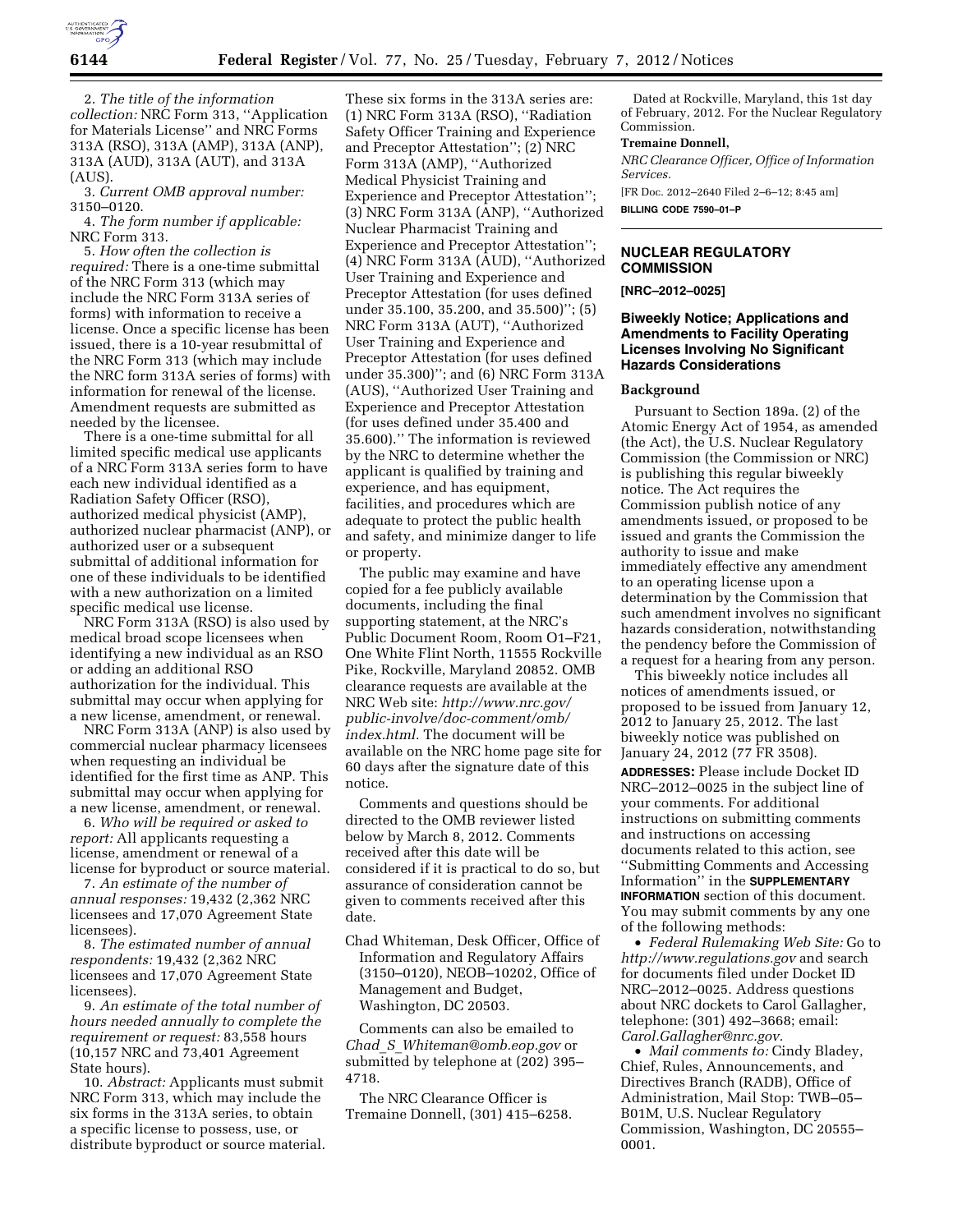• *Fax comments to:* RADB at (301) 492–3446.

**SUPPLEMENTARY INFORMATION:** 

## **Submitting Comments and Accessing Information**

Comments submitted in writing or in electronic form will be posted on the NRC Web site and on the Federal rulemaking Web site, *[http://](http://www.regulations.gov) [www.regulations.gov.](http://www.regulations.gov)* Because your comments will not be edited to remove any identifying or contact information, the NRC cautions you against including any information in your submission that you do not want to be publicly disclosed.

The NRC requests that any party soliciting or aggregating comments received from other persons for submission to the NRC inform those persons that the NRC will not edit their comments to remove any identifying or contact information, and therefore, they should not include any information in their comments that they do not want publicly disclosed.

You can access publicly available documents related to this document using the following methods:

• *NRC's Public Document Room (PDR):* The public may examine and have copied, for a fee, publicly available documents at the NRC's PDR, Room O1– F21, One White Flint North, 11555 Rockville Pike, Rockville, Maryland 20852.

• *NRC's Agencywide Documents Access and Management System (ADAMS):* Publicly available documents created or received at the NRC are available online in the NRC Library at *[http://www.nrc.gov/reading-rm/](http://www.nrc.gov/reading-rm/adams.html)  [adams.html.](http://www.nrc.gov/reading-rm/adams.html)* From this page, the public can gain entry into ADAMS, which provides text and image files of the NRC's public documents. If you do not have access to ADAMS or if there are problems in accessing the documents located in ADAMS, contact the NRC's PDR reference staff at 1 (800) 397–4209, (301) 415–4737, or by email to *[pdr.resource@nrc.gov.](mailto:pdr.resource@nrc.gov)* 

• *Federal Rulemaking Web Site:*  Public comments and supporting materials related to this notice can be found at *<http://www.regulations.gov>* by searching on Docket ID NRC–2012– 0025.

# **Notice of Consideration of Issuance of Amendments to Facility Operating Licenses, Proposed No Significant Hazards Consideration Determination and Opportunity for a Hearing**

The Commission has made a proposed determination that the following amendment requests involve no significant hazards consideration.

Under the Commission's regulations in Title 10 of the Code of Federal Regulations (10 CFR), 50.92, this means that operation of the facility in accordance with the proposed amendment would not (1) involve a significant increase in the probability or consequences of an accident previously evaluated; (2) create the possibility of a new or different kind of accident from any accident previously evaluated; or (3) involve a significant reduction in a margin of safety. The basis for this proposed determination for each amendment request is shown below.

The Commission is seeking public comments on this proposed determination. Any comments received within 30 days after the date of publication of this notice will be considered in making any final determination.

Normally, the Commission will not issue the amendment until the expiration of 60 days after the date of publication of this notice. The Commission may issue the license amendment before expiration of the 60 day period provided that its final determination is that the amendment involves no significant hazards consideration. In addition, the Commission may issue the amendment prior to the expiration of the 30-day comment period should circumstances change during the 30-day comment period such that failure to act in a timely way would result, for example in derating or shutdown of the facility. Should the Commission take action prior to the expiration of either the comment period or the notice period, it will publish in the **Federal Register** a notice of issuance. Should the Commission make a final No Significant Hazards Consideration Determination, any hearing will take place after issuance. The Commission expects that the need to take this action will occur very infrequently.

Within 60 days after the date of publication of this notice, any person(s) whose interest may be affected by this action may file a request for a hearing and a petition to intervene with respect to issuance of the amendment to the subject facility operating license. Requests for a hearing and a petition for leave to intervene shall be filed in accordance with the Commission's ''Rules of Practice for Domestic Licensing Proceedings'' in 10 CFR part 2. Interested person(s) should consult a current copy of 10 CFR 2.309, which is available at the NRC's PDR, located at One White Flint North, Room O1–F21, 11555 Rockville Pike (first floor), Rockville, Maryland 20874. The NRC's regulations are accessible electronically

from the NRC Library on the NRC Web site at *[http://www.nrc.gov/reading-rm/](http://www.nrc.gov/reading-rm/doc-collections/cfr/) [doc-collections/cfr/.](http://www.nrc.gov/reading-rm/doc-collections/cfr/)* If a request for a hearing or petition for leave to intervene is filed by the above date, the Commission or a presiding officer designated by the Commission or by the Chief Administrative Judge of the Atomic Safety and Licensing Board Panel, will rule on the request and/or petition; and the Secretary or the Chief Administrative Judge of the Atomic Safety and Licensing Board will issue a notice of a hearing or an appropriate order.

As required by 10 CFR 2.309, a petition for leave to intervene shall set forth with particularity the interest of the petitioner in the proceeding, and how that interest may be affected by the results of the proceeding. The petition should specifically explain the reasons why intervention should be permitted with particular reference to the following general requirements: (1) The name, address, and telephone number of the requestor or petitioner; (2) the nature of the requestor's/petitioner's right under the Act to be made a party to the proceeding; (3) the nature and extent of the requestor's/petitioner's property, financial, or other interest in the proceeding; and (4) the possible effect of any decision or order which may be entered in the proceeding on the requestor's/petitioner's interest. The petition must also identify the specific contentions which the requestor/ petitioner seeks to have litigated at the proceeding.

Each contention must consist of a specific statement of the issue of law or fact to be raised or controverted. In addition, the requestor/petitioner shall provide a brief explanation of the bases for the contention and a concise statement of the alleged facts or expert opinion which support the contention and on which the requestor/petitioner intends to rely in proving the contention at the hearing. The requestor/petitioner must also provide references to those specific sources and documents of which the petitioner is aware and on which the requestor/petitioner intends to rely to establish those facts or expert opinion. The petition must include sufficient information to show that a genuine dispute exists with the applicant on a material issue of law or fact. Contentions shall be limited to matters within the scope of the amendment under consideration. The contention must be one which, if proven, would entitle the requestor/ petitioner to relief. A requestor/ petitioner who fails to satisfy these requirements with respect to at least one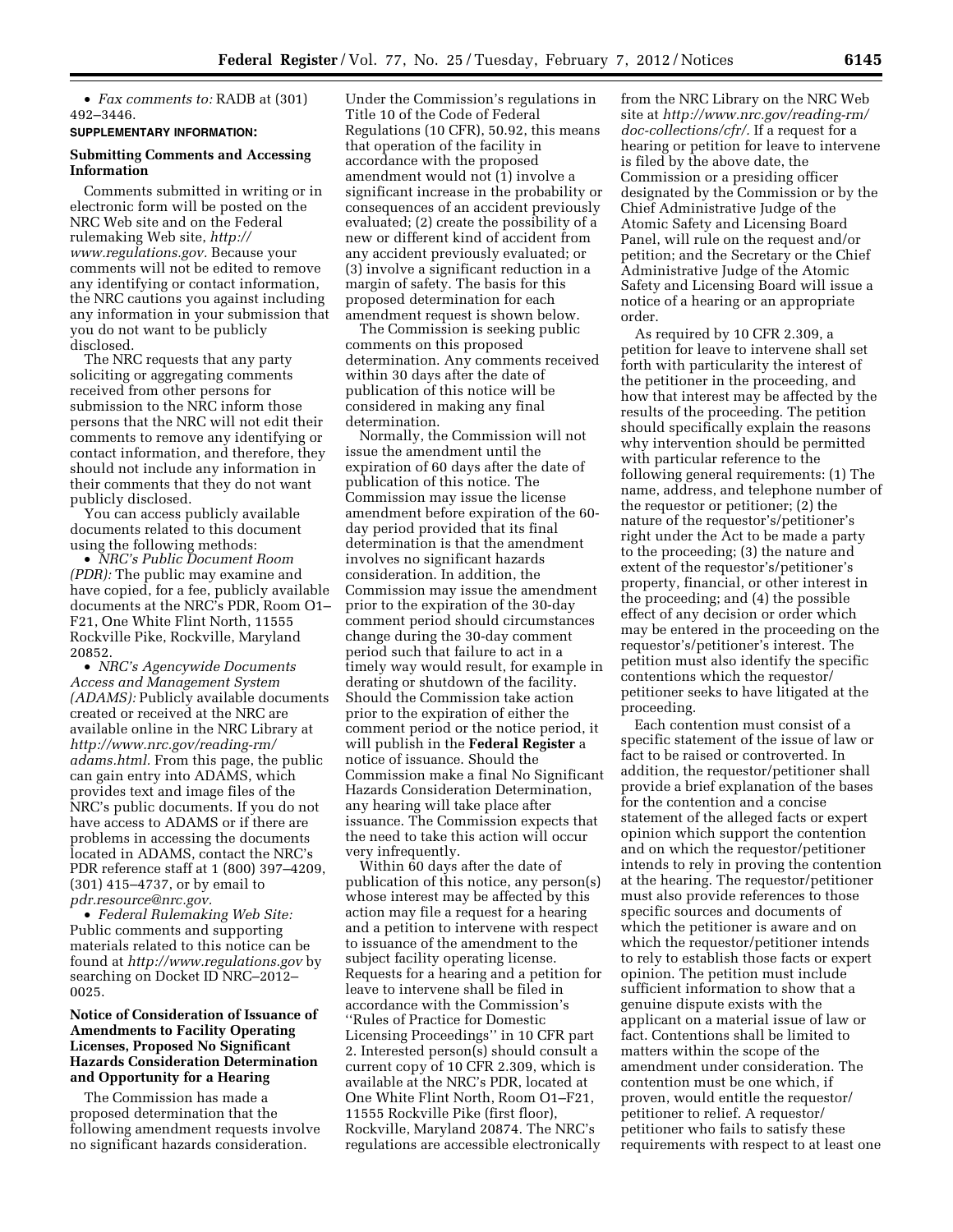contention will not be permitted to participate as a party.

Those permitted to intervene become parties to the proceeding, subject to any limitations in the order granting leave to intervene, and have the opportunity to participate fully in the conduct of the hearing.

If a hearing is requested, the Commission will make a final determination on the issue of no significant hazards consideration. The final determination will serve to decide when the hearing is held. If the final determination is that the amendment request involves no significant hazards consideration, the Commission may issue the amendment and make it immediately effective, notwithstanding the request for a hearing. Any hearing held would take place after issuance of the amendment. If the final determination is that the amendment request involves a significant hazards consideration, then any hearing held would take place before the issuance of any amendment.

All documents filed in the NRC adjudicatory proceedings, including a request for hearing, a petition for leave to intervene, any motion or other document filed in the proceeding prior to the submission of a request for hearing or petition to intervene, and documents filed by interested governmental entities participating under 10 CFR 2.315(c), must be filed in accordance with the NRC E–Filing rule (72 FR 49139, August 28, 2007). The E– Filing process requires participants to submit and serve all adjudicatory documents over the internet, or in some cases to mail copies on electronic storage media. Participants may not submit paper copies of their filings unless they seek an exemption in accordance with the procedures described below.

To comply with the procedural requirements of E–Filing, at least 10 days prior to the filing deadline, the participant should contact the Office of the Secretary by email at *[hearing.docket@nrc.gov,](mailto:hearing.docket@nrc.gov)* or by telephone at (301) 415–1677, to request (1) a digital identification (ID) certificate, which allows the participant (or its counsel or representative) to digitally sign documents and access the E– Submittal server for any proceeding in which it is participating; and (2) advise the Secretary that the participant will be submitting a request or petition for hearing (even in instances in which the participant, or its counsel or representative, already holds an NRCissued digital ID certificate). Based upon this information, the Secretary will establish an electronic docket for the

hearing in this proceeding if the Secretary has not already established an electronic docket.

Information about applying for a digital ID certificate is available on the NRC's public Web site at *[http://](http://www.nrc.gov/site-help/e-submittals/apply-certificates.html) [www.nrc.gov/site-help/e-submittals/](http://www.nrc.gov/site-help/e-submittals/apply-certificates.html)  [apply-certificates.html.](http://www.nrc.gov/site-help/e-submittals/apply-certificates.html)* System requirements for accessing the E-Submittal server are detailed in NRC's ''Guidance for Electronic Submission,'' which is available on the agency's public Web site at *[http://www.nrc.gov/](http://www.nrc.gov/site-help/e-submittals.html) [site-help/e-submittals.html.](http://www.nrc.gov/site-help/e-submittals.html)* Participants may attempt to use other software not listed on the Web site, but should note that the NRC's E-Filing system does not support unlisted software, and the NRC Meta System Help Desk will not be able to offer assistance in using unlisted software.

If a participant is electronically submitting a document to the NRC in accordance with the E-Filing rule, the participant must file the document using the NRC's online, Web-based submission form. In order to serve documents through the Electronic Information Exchange System, users will be required to install a Web browser plug-in from the NRC's Web site. Further information on the Webbased submission form, including the installation of the Web browser plug-in, is available on the NRC's public Web site at *[http://www.nrc.gov/site-help/e](http://www.nrc.gov/site-help/e-submittals.html)[submittals.html.](http://www.nrc.gov/site-help/e-submittals.html)* 

Once a participant has obtained a digital ID certificate and a docket has been created, the participant can then submit a request for hearing or petition for leave to intervene. Submissions should be in Portable Document Format (PDF) in accordance with the NRC guidance available on the NRC's public Web site at *[http://www.nrc.gov/site](http://www.nrc.gov/site-help/e-submittals.html)[help/e-submittals.html.](http://www.nrc.gov/site-help/e-submittals.html)* A filing is considered complete at the time the documents are submitted through the NRC's E-Filing system. To be timely, an electronic filing must be submitted to the E-Filing system no later than 11:59 p.m. Eastern Time on the due date. Upon receipt of a transmission, the E-Filing system time-stamps the document and sends the submitter an email notice confirming receipt of the document. The E-Filing system also distributes an email notice that provides access to the document to the NRC's Office of the General Counsel and any others who have advised the Office of the Secretary that they wish to participate in the proceeding, so that the filer need not serve the documents on those participants separately. Therefore, applicants and other participants (or their counsel or representative) must apply for and receive a digital ID

certificate before a hearing request/ petition to intervene is filed so that they can obtain access to the document via the E-Filing system.

A person filing electronically using the agency's adjudicatory E-Filing system may seek assistance by contacting the NRC Meta System Help Desk through the ''Contact Us'' link located on the NRC's Web site at *[http://www.nrc.gov/site-help/e](http://www.nrc.gov/site-help/e-submittals.html)[submittals.html,](http://www.nrc.gov/site-help/e-submittals.html)* by email at *[MSHD.Resource@nrc.gov,](mailto:MSHD.Resource@nrc.gov)* or by a tollfree call at 1–(866) 672–7640. The NRC Meta System Help Desk is available between 8 a.m. and 8 p.m., Eastern Time, Monday through Friday, excluding government holidays.

Participants who believe that they have a good cause for not submitting documents electronically must file an exemption request, in accordance with 10 CFR 2.302(g), with their initial paper filing requesting authorization to continue to submit documents in paper format. Such filings must be submitted by: (1) first class mail addressed to the Office of the Secretary of the Commission, U.S. Nuclear Regulatory Commission, Washington, DC 20555– 0001, Attention: Rulemaking and Adjudications Staff; or (2) courier, express mail, or expedited delivery service to the Office of the Secretary, Sixteenth Floor, One White Flint North, 11555 Rockville Pike, Rockville, Maryland 20852, Attention: Rulemaking and Adjudications Staff. Participants filing a document in this manner are responsible for serving the document on all other participants. Filing is considered complete by first-class mail as of the time of deposit in the mail, or by courier, express mail, or expedited delivery service upon depositing the document with the provider of the service. A presiding officer, having granted an exemption request from using E-Filing, may require a participant or party to use E-Filing if the presiding officer subsequently determines that the reason for granting the exemption from use of E-Filing no longer exists.

Documents submitted in adjudicatory proceedings will appear in the NRC's electronic hearing docket which is available to the public at *[http://](http://ehd1.nrc.gov/EHD/)  [ehd1.nrc.gov/EHD/,](http://ehd1.nrc.gov/EHD/)* unless excluded pursuant to an order of the Commission, or the presiding officer. Participants are requested not to include personal privacy information, such as social security numbers, home addresses, or home phone numbers in their filings, unless an NRC regulation or other law requires submission of such information. With respect to copyrighted works, except for limited excerpts that serve the purpose of the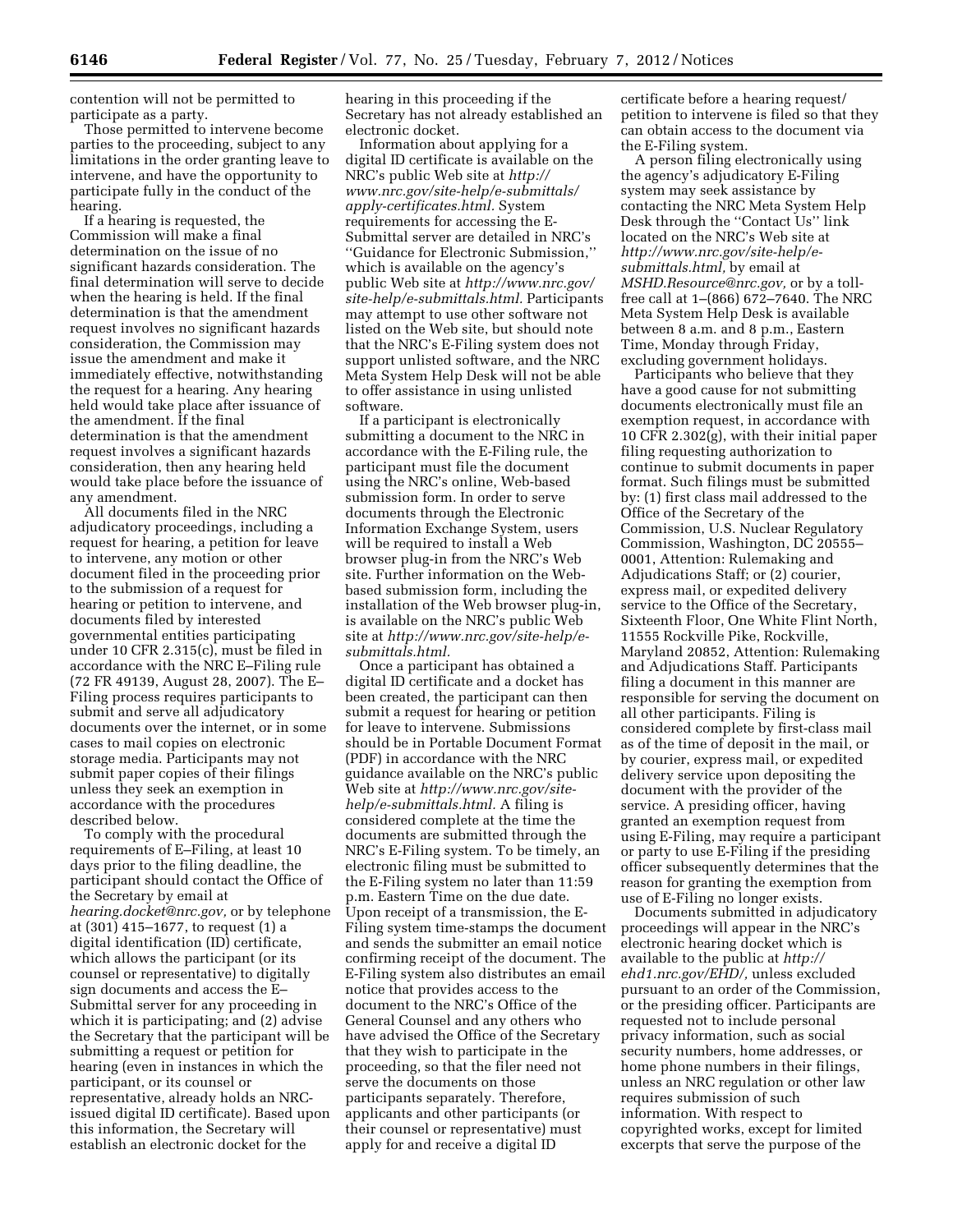adjudicatory filings and would constitute a Fair Use application, participants are requested not to include copyrighted materials in their submission.

Petitions for leave to intervene must be filed no later than 60 days from the date of publication of this notice. Nontimely filings will not be entertained absent a determination by the presiding officer that the petition or request should be granted or the contentions should be admitted, based on a balancing of the factors specified in 10  $CFR 2.309(c)(1)(i)–(viii).$ 

For further details with respect to this license amendment application, see the application for amendment which is available for public inspection at the NRC's PDR, located at One White Flint North, Room O1–F21, 11555 Rockville Pike (first floor), Rockville, Maryland 20852. Publicly available documents created or received at the NRC are available online through ADAMS in the NRC Library at *[http://www.nrc.gov/](http://www.nrc.gov/reading-rm/adams.html) [reading-rm/adams.html.](http://www.nrc.gov/reading-rm/adams.html)* Persons who do not have access to ADAMS or who encounter problems in accessing the documents located in ADAMS should contact the NRC's PDR Reference staff at 1–(800) 397–4209, (301) 415–4737, or by email to *[pdr.resource@nrc.gov.](mailto:pdr.resource@nrc.gov)* 

*Entergy Gulf States Louisiana, LLC, and Entergy Operations, Inc., Docket No. 50– 458, River Bend Station, Unit 1, West Feliciana Parish, Louisiana* 

*Date of amendment request:* July 27, 2011, as supplemented by letter dated September 16, 2011.

*Description of amendment request:*  The amendment would modify Technical Specification (TS) 3.3.6.1, ''Primary Containment and Drywell Isolation Instrumentation,'' to revise the allowable value setpoints for the Main Steam Tunnel Temperature functions. Specifically, the amendment would modify TS Table 3.3.6.1–1, items; 1.e, ''Main Steam Tunnel Temperature-High,'' 3.f. ''Main Steam Line Tunnel Ambient Temperature-High,'' and 4.h, ''Main Steam Line Tunnel Ambient Temperature-High.'' This setpoint revision is based upon a revision to the analytical limit calculation. The change will provide additional margin for elevated temperatures in the Main Steam Tunnel—North during the summer reliability period. In addition, the amendment would revise the River Bend Station (RBS) Emergency Plan by modifying the Emergency Action Levels (EAL) in support of the proposed changes to TS 3.3.6.1.

*Basis for proposed no significant hazards consideration determination:*  As required by 10 CFR 50.91(a), the

licensee has provided its analysis of the issue of no significant hazards consideration, which is presented below:

1. Does the proposed change involve a significant increase in the probability or consequences of an accident previously evaluated?

Response: No.

The proposed change increases the Technical Specification allowable value for the main steam tunnel ambient temperature isolation instrumentation for the main steam line isolation, Reactor Core Isolation Cooling System isolation and the Reactor Water Cleanup System isolation. This TS change does not introduce the possibility of an increase in the probability or consequences of an accident because the basis for the instrument setpoint is not being changed as a result of this request. The proposed TS change involves no physical alteration of the plant. The proposed TS change does not degrade the performance of, or increase the challenges to, any safety systems assumed to function in the accident analysis. Therefore, the proposed change does not involve a significant increase in the probability of an accident previously evaluated.

The consequences of a previously evaluated accident are not significantly increased. The proposed change does not affect the performance of any equipment credited to mitigate the radiological consequences of an accident. The basis for the main steam tunnel ambient temperature isolation instrumentation has not changed as a result of this proposed Allowable value change.

The proposed change to the Emergency Action Level (EAL) does not increase the probability of an accident. The change only impacts the initial condition for entry into the Emergency Plan and thus has no impact on the probability of an event. The proposed change to the Emergency Action Level (EAL) does not increase the consequences of an accident. As described in the Technical Analysis the revised setpoint continues to support the current licensing basis and event analysis.

Because the process, personnel, and equipment involved in implementing the Emergency Plan would complete the same functions as those completed under the existing Emergency Plan, the plan would continue to ensure adequate protection of public health and safety.

Therefore, the proposed change does not involve a significant increase in the probability or consequences of an accident previously evaluated.

2. Does the proposed change create the possibility of a new or different kind of accident from any accident previously evaluated?

Response: No.

As discussed above, the proposed change involves increasing the TS allowable value for the main steam tunnel ambient temperature isolation instrumentation for the main steam line isolation, Reactor Core Isolation Cooling System isolation and the Reactor Water Cleanup System isolation. The proposed TS change does not introduce any

failure mechanisms of a different type than those previously evaluated, since there are no physical changes being made to the facility. No new or different equipment is being installed. No installed equipment is being operated in a different manner. The computer program being used has been previously used and reviewed. As a result, no new failure modes are being introduced. There are no new types of failures or new or different kinds of accidents or transients that could be created by these changes.

The change affects the implementation of the Emergency Plan by changing the EALs temperature value for entry into the Emergency Plan; however, the basis for the temperature value is not changed. The change to the EAL does not impact any plant equipment or systems needed to respond to an accident, nor does it change the results of an analysis of plant accident consequences.

Therefore, the proposed change does not create the possibility of a new or different kind of accident from any previously evaluated.

3. Does the proposed change involve a significant reduction in a margin of safety? Response: No.

As discussed above, the proposed change involves increasing the TS allowable value for the for the main steam tunnel ambient temperature isolation instrumentation, the main steam line isolation, the Reactor Core Isolation Cooling System isolation and the Reactor Water Cleanup System isolation. The effect of this change on system availability is not significant, based on the determination that the basis for the allowable values is not being revised. The proposed change does not adversely affect the condition or performance of structures, systems, and components relied upon for accident mitigation. The proposed change does not result in any hardware changes. Existing operating margin between plant conditions and actual plant setpoints is not significantly reduced due to these changes. The proposed change does not significantly impact any safety analysis assumptions or results.

The change to the Emergency Plan does not reduce the margin of safety currently provided by the plan. As discussed in this submittal the change does not revise the design criteria of detecting a 25 gpm [gallon per minute] leak. Also the methods used to determine the revised analytical limit and setpoint values are currently' accepted. The proposed change does not impact other design basis evaluations or consequences. Therefore the changes do not affect a margin of safety identified in the plant accident analysis.

Therefore, the proposed change does not involve a significant reduction in a margin of safety.

The NRC staff has reviewed the licensee's analysis and, based on this review, it appears that the three standards of 10 CFR 50.92(c) are satisfied. Therefore, the NRC staff proposes to determine that the amendment request involves no significant hazards consideration.

*Attorney for licensee:* Joseph A. Aluise, Associate General Counsel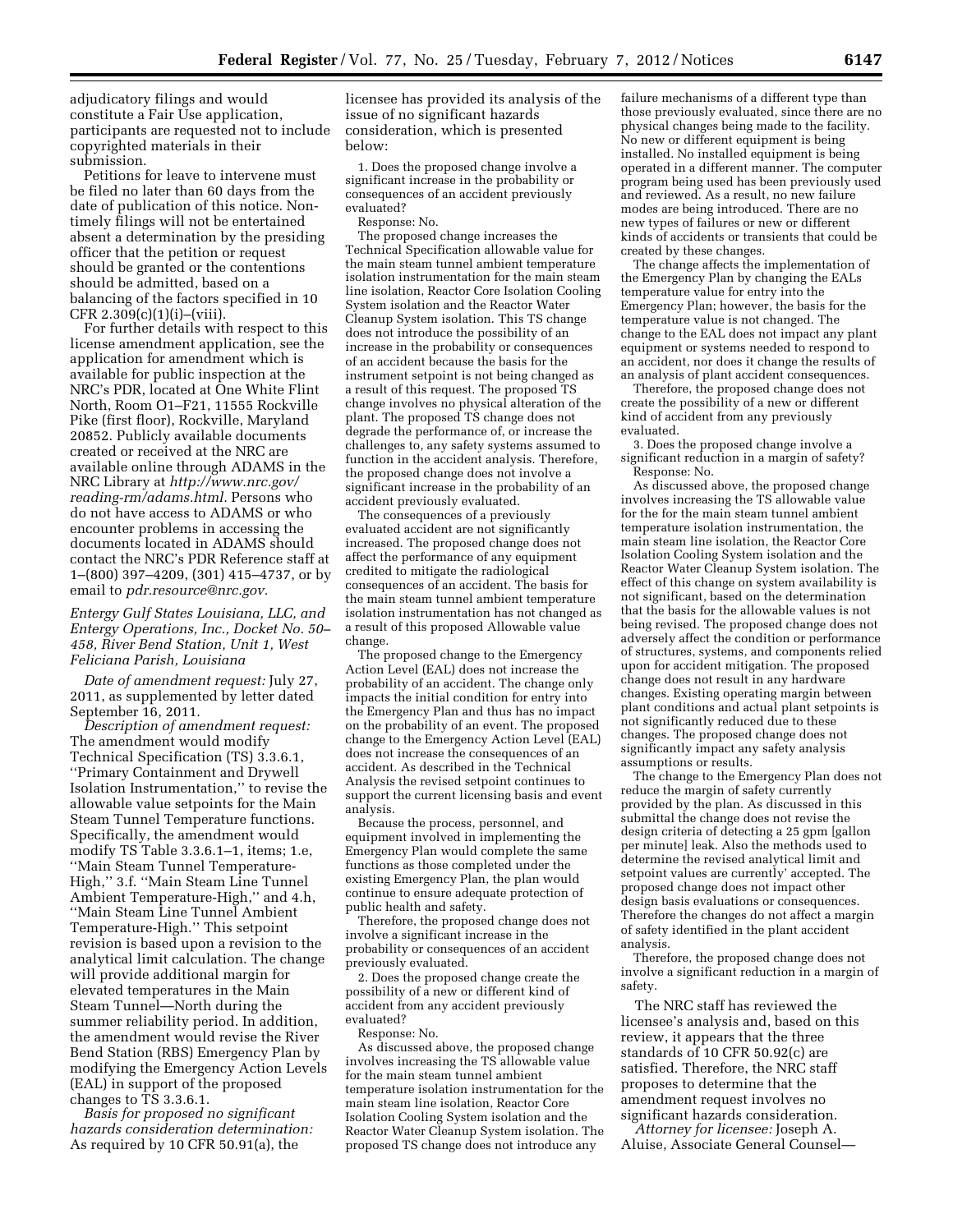Nuclear, Entergy Services, Inc., 639 Loyola Avenue, New Orleans, Louisiana 70113.

*NRC Branch Chief:* Michael T. Markley.

*Entergy Operations, Inc., System Energy Resources, Inc., South Mississippi Electric Power Association, and Entergy Mississippi, Inc., Docket No. 50–416, Grand Gulf Nuclear Station, Unit 1, Claiborne County, Mississippi* 

*Date of amendment request:* January 23, 2012.

*Description of amendment request:*  The amendment would revise Technical Specification (TS) 3.1.7, ''Standby Liquid Control (SLC) System.'' Implementation of the Grand Gulf Nuclear Station (GGNS) Cycle 19 core design results in increased core reactivity, which requires a corresponding increase in negative reactivity to be provided by the SLC system. The proposed TS changes reflect the change in the enrichment of the boron-10 (B–10) isotope in the sodium pentaborate (SPB) solution, which is the credited neutron absorber. Increasing the enrichment of the B–10 isotope in the SPB solution effectively increases the available negative reactivity inserted by the SLC system without having to increase the system's storage capacity. The proposed change is needed to ensure appropriate shutdown margin can be maintained during reload design for future cycles beginning with Cycle 19. In addition, TS 3.1.7 will be modified from a graphical limiting condition for operation (LCO) to an LCO based on the product of the SPB solution concentration (C) and the B–10 enrichment (E) in the SPB solution being greater than or equal to 420.

*Basis for proposed no significant hazards consideration determination:*  As required by 10 CFR 50.91(a), the licensee has provided its analysis of the issue of no significant hazards consideration, which is presented below:

1. Does the proposed change involve a significant increase in the probability or consequences of an accident previously evaluated?

Response: No.

The SLC system is designed to provide the capability of bringing the reactor, at any time in a fuel cycle, from full power and minimum control rod inventory to a subcritical condition with the reactor in the most reactive xenon-free state without taking credit for control rod movement. The SLC system design satisfies the requirements of 10 CFR 50.62, *Requirements for the Reduction of Risk from Anticipated Transients without Scram (ATWS) Events for Light-Water-Cooled Nuclear Power Plants.* The proposed changes to the SPB solution requirements maintain

the capability of the SLC system to perform this reactivity control function and ensure continued compliance with the requirements of 10 CFR 50.62.

The SLC system is not considered to be an initiator of any event. The use of the proposed SPB solution enriched with the B– 10 isotope does not alter the design, function, or operation of the SLC system or increase the likelihood of a system malfunction that could increase the consequences of an accident.

Therefore, the proposed changes do not involve a significant increase in the probability or consequences of an accident previously evaluated.

2. Does the proposed change create the possibility of a new or different kind of accident from any accident previously evaluated?

Response: No.

The proposed changes to the SLC system do not alter the design, function, or operation of the SLC system. The proposed change in SPB concentration, B–10 enrichment, SPB storage volume, and pump discharge pressure will continue to ensure shutdown of the reactor in the most reactive xenon-free state without taking credit for control rod movement. The proposed change in solution temperature continues to ensure the boron remains in solution and does not precipitate out of the SLC storage tank or in the SLC piping. The change in solution temperature also ensures adequate net positive suction head is available for SLC pump operation.

Therefore, the proposed changes do not create the possibility of a new or different kind of accident from any previously evaluated.

3. Does the proposed change involve a significant reduction in a margin of safety? Response: No.

In the event of injection, the proposed change results in an increase in the margin between the final B–10 concentration in the reactor vessel and concentration required for shutdown. Thus, the proposed change results in additional safety margin being provided.

Therefore, the proposed changes do not involve a significant reduction in a margin of safety.

The NRC staff has reviewed the licensee's analysis and, based on this review, it appears that the three standards of 10 CFR 50.92(c) are satisfied. Therefore, the NRC staff proposes to determine that the amendment request involves no significant hazards consideration.

*Attorney for licensee:* Joseph A. Aluise, Associate General Counsel— Nuclear, Entergy Services, Inc., 639 Loyola Avenue, New Orleans, Louisiana 70113.

*NRC Branch Chief:* Michael T. Markley.

*Southern Nuclear Operating Company, Inc., Georgia Power Company, Oglethorpe Power Corporation, Municipal Electric Authority of Georgia, City of Dalton, Georgia, Docket Nos.: 50– 321 and 50–366, Edwin I. Hatch Nuclear Plant (HNP), Units 1 and 2, Appling County, Georgia* 

*Date of amendment request:*  December 15, 2011.

*Description of amendment request:*  The proposed amendments would revise Technical Specification (TS) Limiting Condition for Operation (LCO) 3.7.2 for the plant service water (PSW) and ultimate heat sink (UHS). Specifically, surveillance requirement (SR) 3.7.2.1 minimum water level in each PSW pump well of the intake structure would be revised from the existing value of 60.7 feet (ft) mean sea level (MSL) to 60.5 ft MSL. This change is based on updated design basis analyses that demonstrate that at the new minimum level of 60.5 ft MSL sufficient water inventory remains available from the Altamaha River for PSW and residual heat removal service water (RHRSW) to handle Loss of Coolant Accident (LOCA) cooling requirements for 30 days post-accident with no additional makeup water source available.

*Basis for proposed no significant hazards consideration determination:*  As required by Title 10 of the *Code of Federal Regulation* (10 CFR), Section 50.91(a), the licensee has provided its analysis of the issue of no significant hazards consideration, which is presented below:

1. Does the proposed amendment involve a significant increase in the probability or consequences of an accident previously evaluated?

Response: No.

The proposed TS change revises the minimum water level in the PSW pump well, as required by SR 3.7.2.1, from 60.7 ft MSL to 60.5 ft MSL. TS SR 3.7.2.1 verifies that the ultimate heat sink (UHS) is OPERABLE by ensuring the water level in the PSW pump well of the intake structure is sufficient for the PSW, RHRSW, and standby service water pumps to supply post-LOCA cooling requirements for 30 days. The safety function of the UHS is to mitigate the impact of an accident. The proposed TS change does not result in or require any physical changes to HNP systems, structures, and components, including those intended for the prevention of accidents. The potential impact of the lower PSW pump well minimum water level on pump operation requirements, supply of water for 30 days post-LOCA, and potential environmental impact have been evaluated and found to be acceptable.

Therefore, the proposed change does not involve a significant increase in the probability or consequences of an accident previously evaluated.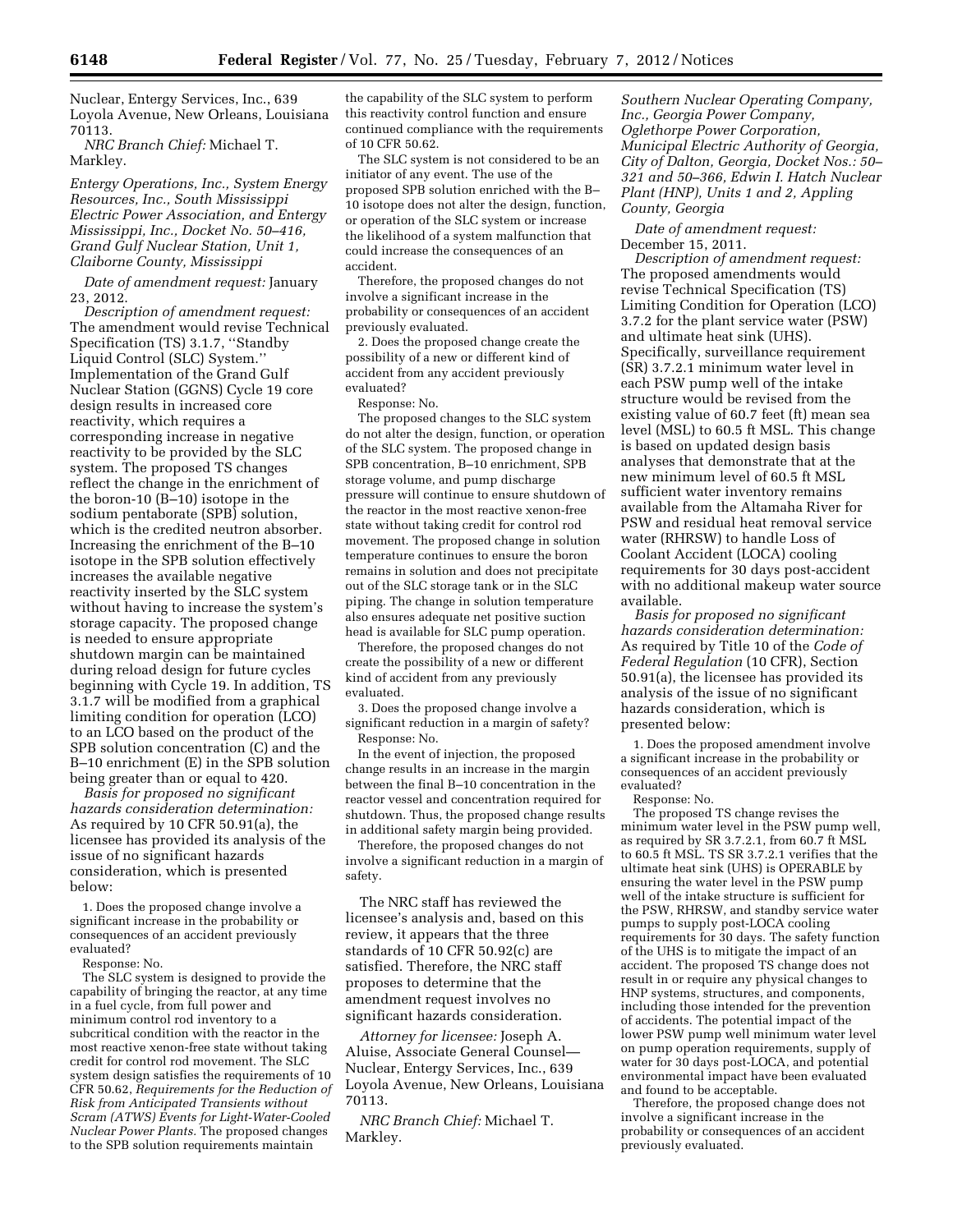2. Does the proposed amendment create the possibility of a new or different kind of accident from any accident previously evaluated?

Response: No.

The proposed TS change revises the minimum water level in the PSW pump well, as required by SR 3.7.2.1, from 60.7 ft MSL to 60.5 ft MSL. TS SR 3.7.2.1 verifies that the UHS is OPERABLE by ensuring the water level in the PSW pump well of the intake structure is sufficient for the PSW, RHRSW and standby service water pumps to supply post-LOCA cooling requirements for 30 days. The proposed TS change does not result in or require any physical changes to HNP systems, structures, and components. The potential impact of the lower PSW pump well minimum water level on pump operation requirements, supply of water for 30 days post-LOCA, and potential environmental impact have been evaluated and found to be acceptable.

Therefore, the proposed change does not create the possibility of a new or different kind of accident from any previously evaluated.

3. Does the proposed amendment involve a significant reduction in a margin of safety? Response: No.

The proposed TS change revises the minimum water level in the PSW pump well, as required by SR 3.7.2.1, from 60.7 ft MSL to 60.5 ft MSL. TS SR 3.7.2.1 verifies that the UHS is OPERABLE by ensuring the water level in the PSW pump well of the intake structure is sufficient for the PSW, RHRSW and standby service water pumps to supply post-LOCA cooling requirements for 30 days. The proposed TS change does not result in or require any physical changes to HNP systems, structures, and components. The potential impact of the lower PSW pump well minimum water level on pump operation requirements, supply of water for 30 days post-LOCA, and potential environmental impact have been evaluated and found to be acceptable.

Therefore, the proposed change does not involve a significant reduction in a margin of safety.

The NRC staff has reviewed the licensee's analysis and, based on this review, it appears that the three standards of 10 CFR 50.92(c) are satisfied. Therefore, the NRC staff proposes to determine that the amendment request involves no significant hazards consideration.

*Attorney for licensee:* Ernest L. Blake, Jr., Esquire, Shaw, Pittman, Potts and Trowbridge, 2300 N Street NW., Washington, DC 20037.

*NRC Branch Chief:* Nancy Salgado.

*Southern Nuclear Operating Company, Inc., Docket No. 50–425, Vogtle Electric Generating Plant, Unit 2, Burke County, Georgia* 

*Date of amendment request:*  December 19, 2011.

*Description of amendment request:*  The proposed amendments would

revise technical specification (TS) 3.7.14 ''Engineered Safety Features (ESF) Room Cooler and Safety-Related Chiller.'' Specifically, the limiting condition of operation (LCO) allowed completion time for TS 3.7.14 Condition A would be extended from 72 hours to 9 days, on a one-time only basis. Also proposed is an editorial change to delete a note added as an emergency change to TS 3.7.14, which had been added in response to an emergency license amendment request dated August 18, 2010 (Agencywide Document Access and Management System Accession No. ML102300574).

*Basis for proposed no significant hazards consideration determination:*  As required by Title 10 of the Code of Federal Regulation (10 CFR) 50.91(a), the licensee has provided its analysis of the issue of no significant hazards consideration, which is presented below:

1. Does the proposed license amendment involve a significant increase in the probability or consequences of an accident previously evaluated?

The proposed changes do not alter any plant equipment or operating practices in such a manner that the probability of an accident is increased. The proposed changes will not alter assumptions relative to the mitigation of an accident or transient event. Therefore, the proposed changes do not involve a significant increase in the probability or consequences of an accident previously evaluated.

2. Does the proposed license amendment create the possibility of a new or different kind of accident from any accident previously evaluated?

The proposed changes do not involve any physical alteration of the plant or significant change in the methods governing normal plant operation. Therefore, the proposed changes do not create the possibility of a new or different kind of accident from any accident previously evaluated.

3. Does the proposed amendment involve a significant reduction in a margin of safety?

Based on the operability of the remaining ESF Room Cooler and Safety-Related Chiller Train 2A, the accident analysis assumptions continue to be met with enactment of the proposed changes. The system design and operation are not affected by the proposed changes. The safety analysis acceptance criteria are not altered by the proposed changes. Finally, the proposed compensatory measures will provide further assurance that no significant reduction in a safety margin will occur.

The NRC staff has reviewed the licensee's analysis and, based on this review, it appears that the three standards of 10 CFR 50.92(c) are satisfied. Therefore, the NRC staff proposes to determine that the amendment request involves no significant hazards consideration.

*Attorney for licensee:* Mr. Arthur H. Domby, Troutman Sanders, NationsBank Plaza, Suite 5200, 600 Peachtree Street, NE., Atlanta, Georgia 30308–2216.

*NRC Branch Chief:* Nancy Salgado.

## **Notice of Issuance of Amendments to Facility Operating Licenses**

During the period since publication of the last biweekly notice, the Commission has issued the following amendments. The Commission has determined for each of these amendments that the application complies with the standards and requirements of the Atomic Energy Act of 1954, as amended (the Act), and the Commission's rules and regulations. The Commission has made appropriate findings as required by the Act and the Commission's rules and regulations in 10 CFR Chapter I, which are set forth in the license amendment.

Notice of Consideration of Issuance of Amendment to Facility Operating License, Proposed No Significant Hazards Consideration Determination, and Opportunity for A Hearing in connection with these actions was published in the **Federal Register** as indicated.

Unless otherwise indicated, the Commission has determined that these amendments satisfy the criteria for categorical exclusion in accordance with 10 CFR 51.22. Therefore, pursuant to 10 CFR 51.22(b), no environmental impact statement or environmental assessment need be prepared for these amendments. If the Commission has prepared an environmental assessment under the special circumstances provision in 10 CFR 51.22(b) and has made a determination based on that assessment, it is so indicated.

For further details with respect to the action see (1) the applications for amendment, (2) the amendment, and (3) the Commission's related letter, Safety Evaluation and/or Environmental Assessment as indicated. All of these items are available for public inspection at the NRC's Public Document Room (PDR), located at One White Flint North, Room O1–F21, 11555 Rockville Pike (first floor), Rockville, Maryland 20852. Publicly available documents created or received at the NRC are accessible online through the Agencywide Documents Access and Management System (ADAMS) in the NRC Library at *[http://www.nrc.gov/reading-rm/](http://www.nrc.gov/reading-rm/adams.html)  [adams.html.](http://www.nrc.gov/reading-rm/adams.html)* If you do not have access to ADAMS or if there are problems in accessing the documents located in ADAMS, contact the NRC's PDR Reference staff at 1–(800) 397–4209,